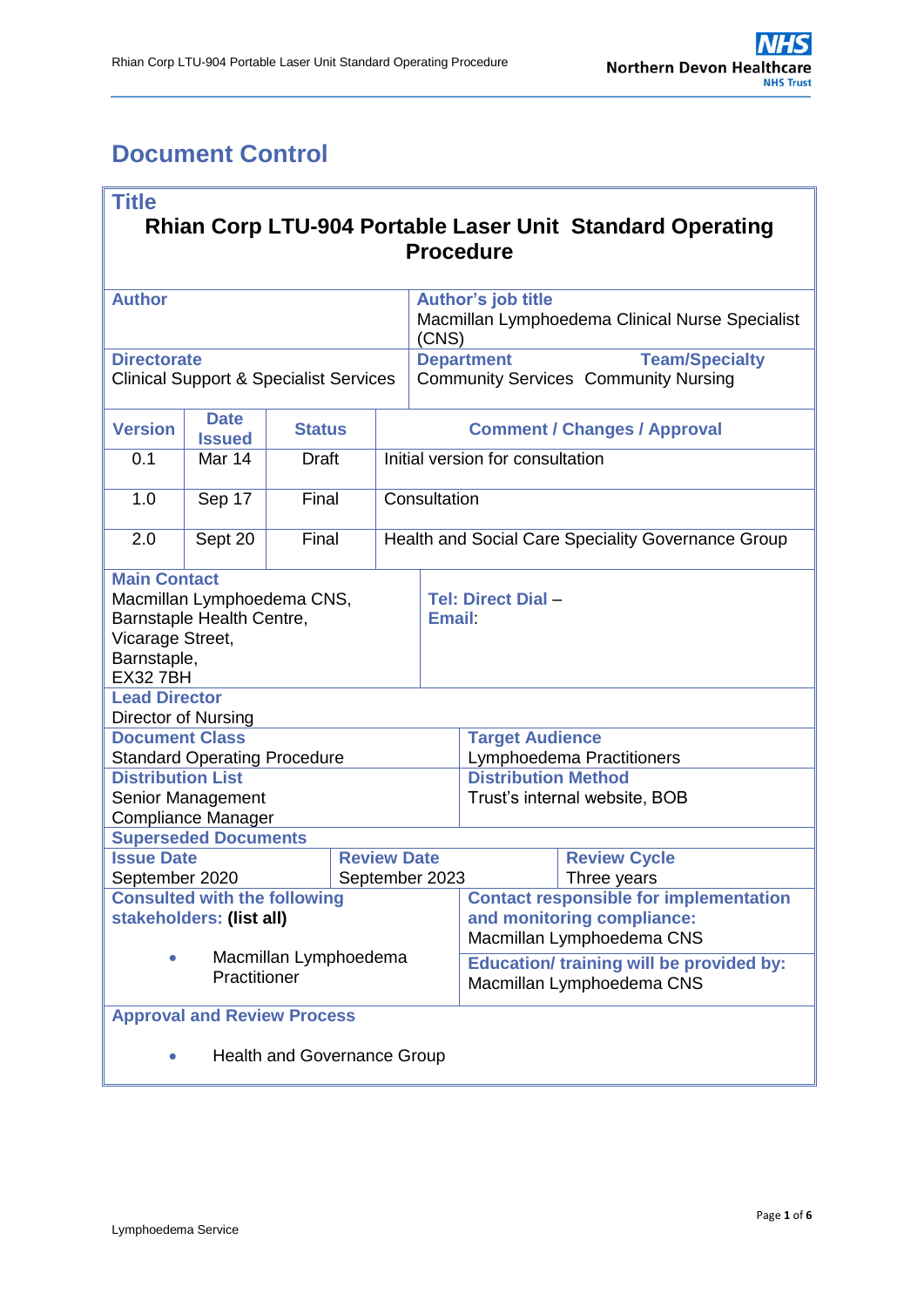| <b>Local Archive Reference</b>                                             |                                                |  |  |  |  |
|----------------------------------------------------------------------------|------------------------------------------------|--|--|--|--|
| G:\COMMUNITY SERVICES SENIOR MANAGERS\CSM Divisional\Health Governance\All |                                                |  |  |  |  |
| <b>SOPs Policies &amp; documents</b>                                       |                                                |  |  |  |  |
| <b>Local Path</b>                                                          |                                                |  |  |  |  |
| Policies and Procedures/Lymphoedema/LLLT/SOP                               |                                                |  |  |  |  |
| <b>Filename</b>                                                            |                                                |  |  |  |  |
| LLLT standard operating procedure V 3.0 September 2020                     |                                                |  |  |  |  |
| <b>Policy categories for Trust's internal</b>                              | <b>Tags for Trust's internal website (Bob)</b> |  |  |  |  |
| website (Bob)                                                              | Lymphoedema, LLLT, Low Level Light             |  |  |  |  |
| Lymphoedema, Standard Operating                                            | therapy Standard Operating Procedure           |  |  |  |  |
| Procedure, Trust's internal website                                        |                                                |  |  |  |  |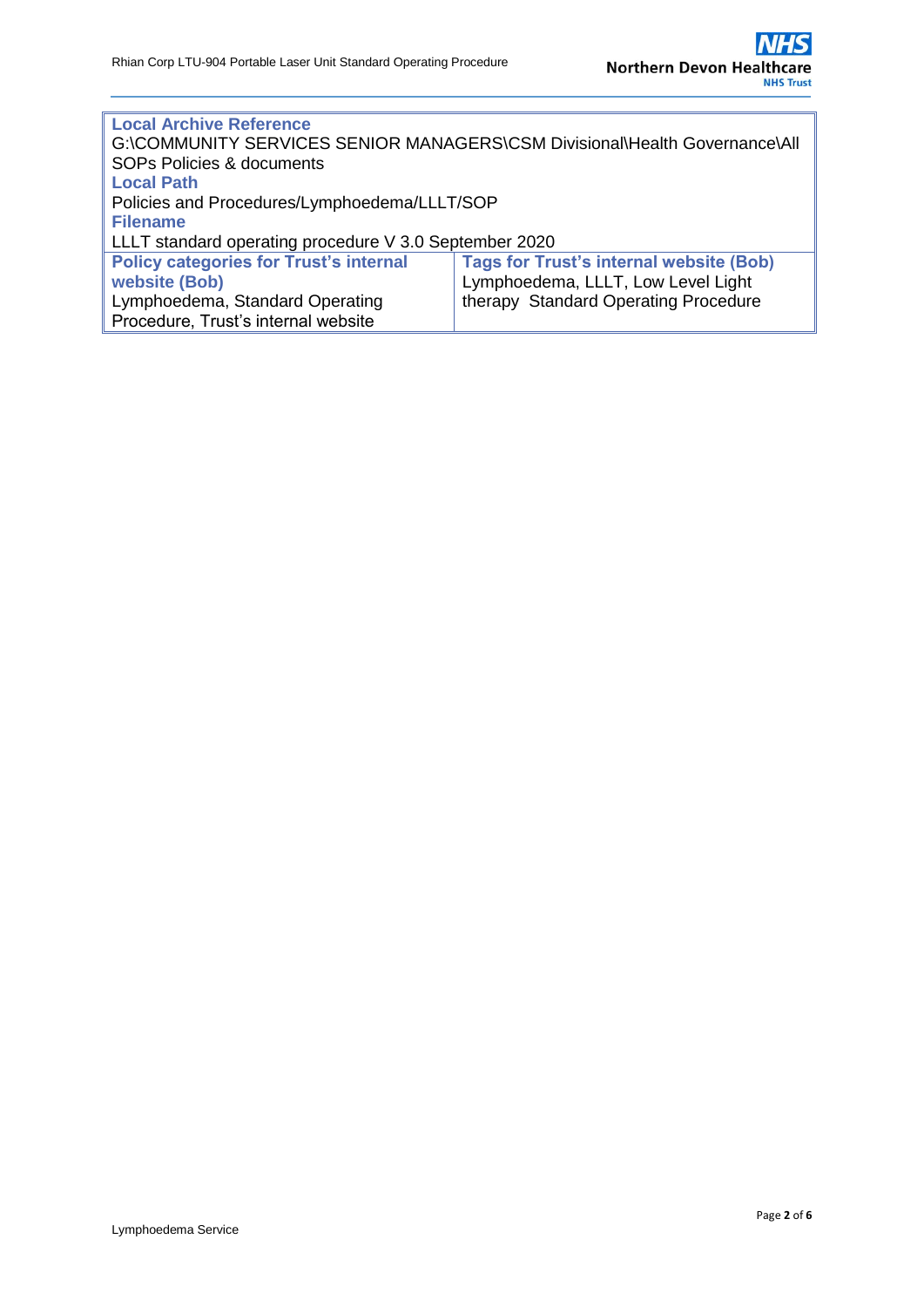# **CONTENTS**

# **1. Background**

This document sets out Northern Devon Healthcare NHS Trust's system for the performance of Medical Class 1 Low Level Light Therapy (LLLT), using the LTU-904 Portable Laser Therapy Unit for patients with lymphoedema.

Lymphoedema can cause discomfort, heaviness, tension and a loss in range of movement. If left untreated, or poorly managed, fibroblasts become overactive and macrophages underactive. When this happens the fluid lying dormant in the tissues is replaced by fibre (1).

Low level light therapy (LLLT) is a low intensity red and near infrared light therapy. It is not a heat treatment, the effects are photochemical. The light penetrates into tissue where it is absorbed by cells and converted into energy that influences the course of metabolic processes.

The use of LLLT has shown to have therapeutic effect in conditions such as slow healing wounds and musculoskeletal conditions to aid tissue repair, inflammation and pain (1). LLLT has been used in lymphoedema treatment for many years. Studies have shown that effects such as softening of tissues, reduction in volume, softening of scar tissue and increased mobility particularly in secondary lymphoedema to cancer involving upper and lower limbs, midline and head and neck oedema (2,3,4).

The LTU-904 Portable Laser Therapy Unit is an infrared laser operating at a wavelength of 904 nanometres. This invisible wavelength penetrates up to 2cm into the tissue and is indicated for use as a tool as part of a therapy regime for the treatment of lymphoedema.

## <span id="page-2-0"></span>**2. Purpose**

The Standard Operating Procedure (SOP) has been written to:

- Identify the procedure for the assessment and delivery of Class 1 Low Level Light Therapy for patients with lymphoedema in the clinical setting.
- Improve treatment care for the patient and reduce the risks associated with poor lymphoedema management.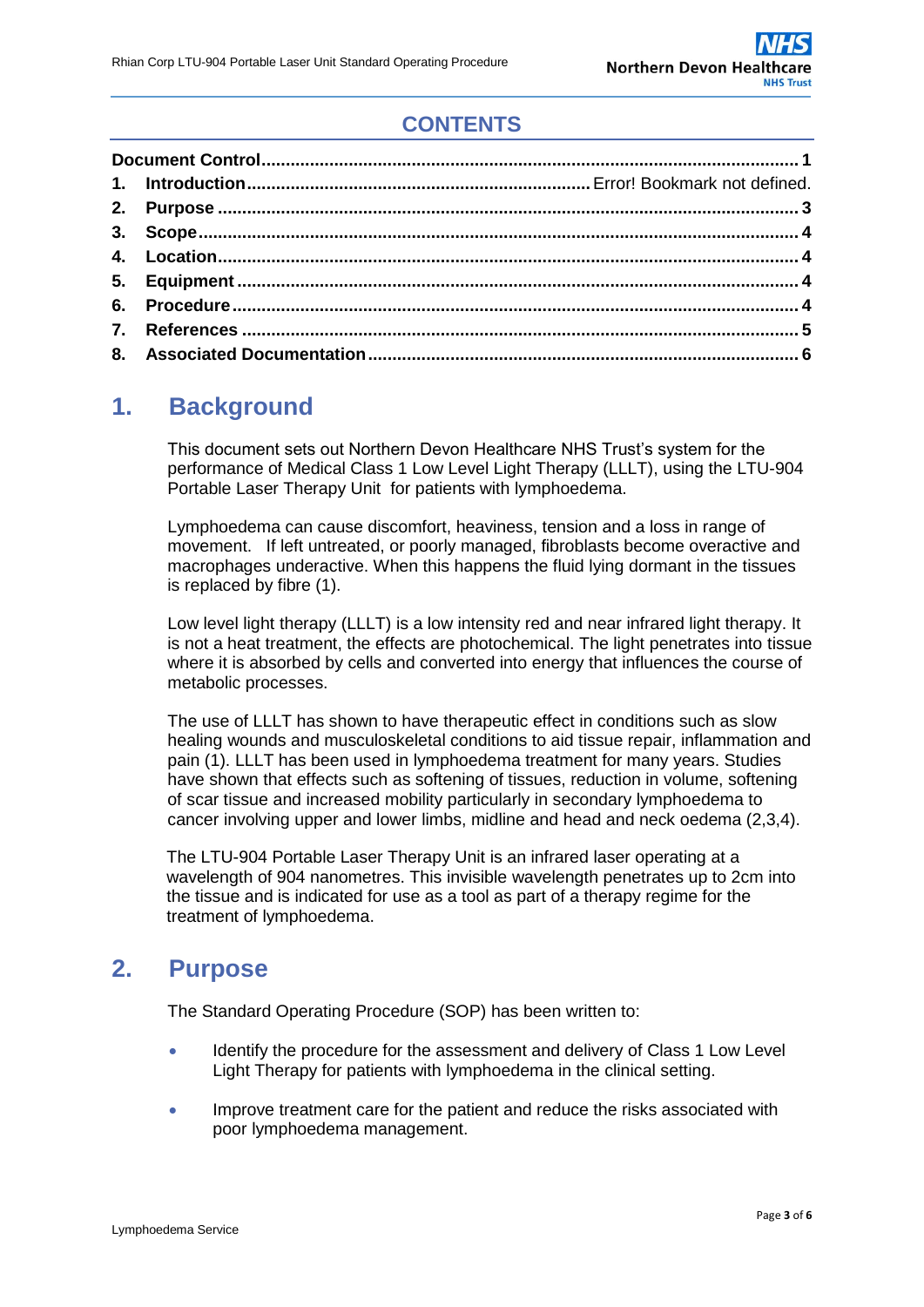- **Ensure the is used correctly. Detailing the precise usage of this equipment** reduces any potential harm to patients.
- Please note that this SOP is a quideline only and a clinician's clinical judgement should be utilised following thorough assessment of the patient.

#### <span id="page-3-0"></span>**3. Scope**

This Standard Operating Procedure (SOP) relates to the following staff groups who may be involved in the assessment and delivery of Low Level Light Therapy in the clinical setting:

**•** Lymphoedema Practitioners

Staff undertaking this procedure must be able to demonstrate continued competence as per the organisations policy on assessing and maintaining competence.

## <span id="page-3-1"></span>**4. Location**

This Standard Operating Procedure ~ Low Level Light Therapy can be implemented in clinical areas where competent staff trained in the use of this device are available to undertake this role.

# <span id="page-3-2"></span>**5. Equipment**

- Rhian Corp LTU-904 Therapy Unit
- **Headpiece**
- **•** Charging lead
- Testing card

#### <span id="page-3-3"></span>**6. Procedure**

- **•** Prepare the LTU-904 Therapy Unit for use, checking for damage to the unit/, head/lead. If any damage do not use and report to EBME.
- Explanation of the treatment to be given to the patient and the patient will be given the opportunity to ask questions prior to agreeing to the treatment.
- Verbal consent to be obtained before the commencement of treatment and documented in the electronic notes.
- Toilet facilities to be offered.
- Record clinical assessment and limb volume measurements prior to the treatment course.
- Ensure the area to be treated is clean and free from talcum powder.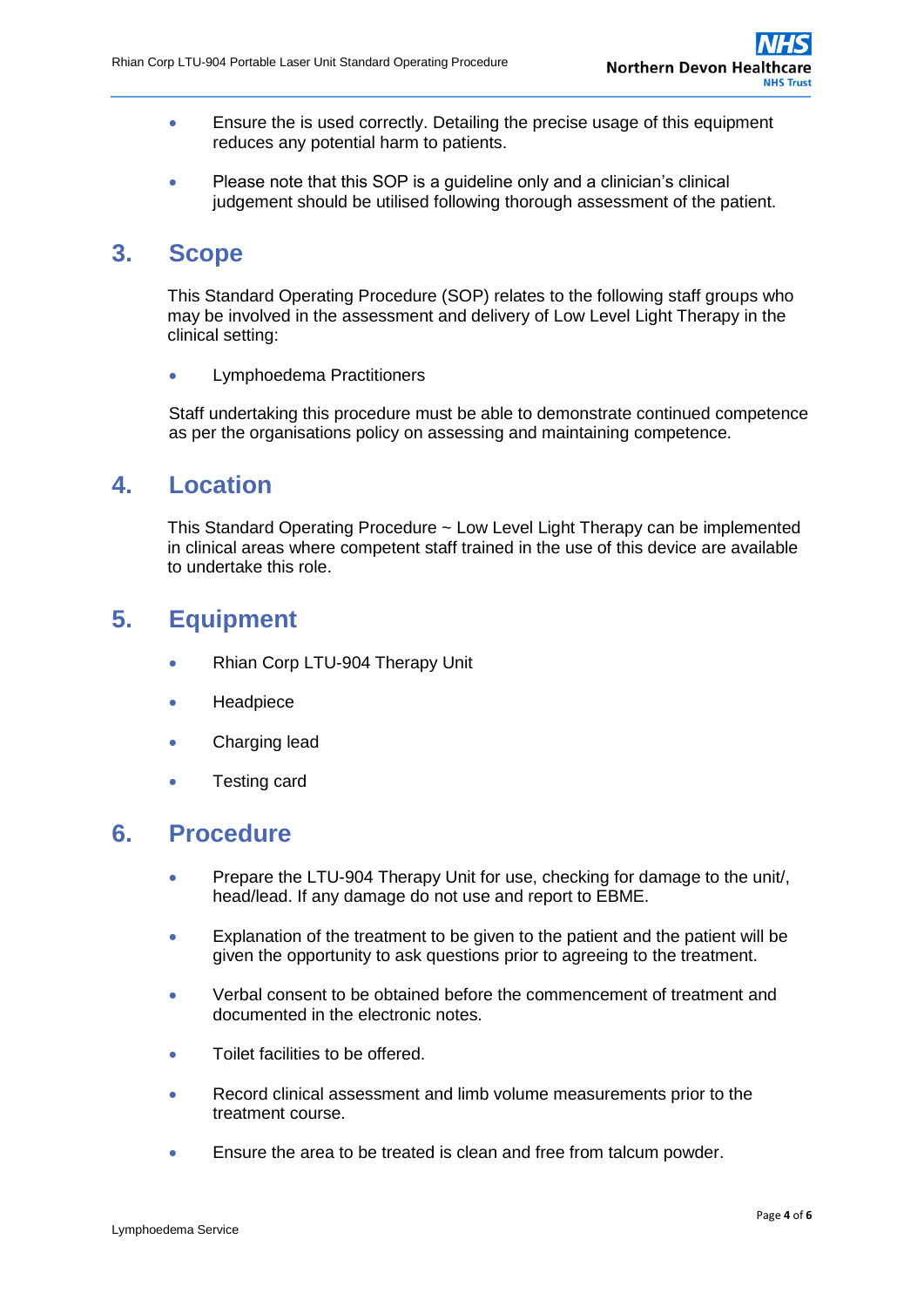- Assist the patient to position themselves in a comfortable lying or sitting position and that the couch is set at a comfortable height for the therapist to work.
- **Ensure the limb is clean and dry before commencing treatment.**
- Assist the patient to position themselves in a comfortable lying or sitting position and that the couch is set at a comfortable height for the therapist to work.
- Ensure the patient performs or the practitioner should perform Simple Lymphatic Drainage prior to LLLT.
- Treatments are individualised as per the written quidelines.
- Switch the LTU-904 on and set to high.
- Using Haddenham Healthcare treatment protocol for arm, leg, head, neck or breast and working from the proximal to the distal region apply the LTU-904 to the skin for 60 seconds per treatment spot approximately 2cm apart.
- Aim to work along the medial pathways incorporating lymphatic collecting vessels.
- Aim to cover all fibrotic areas.
- Treatment times will range between 15-30 minutes depending on area affected.
- Following LLLT any other treatments including Manual Lymphatic Drainage (MLD) and Intermittent Pneumatic Compression (IPC) should be provided immediately.
- Compression bandaging or compression garments to be applied/donned as appropriate.
- Following use switch off the LTU-904, clean and charge as required and store safely according to manufacturer's recommendations.
- Clinical assessment and limb volume measurements will be recorded post treatment course.
- Ensure the equipment is cleaned and dried between patients in accordance with manufacturer's instructions and Northern Devon Healthcare Trusts Infection Control policy. Charge as required and store safely as per manufacturer's instructions.

## <span id="page-4-0"></span>**7. References**

- Carati C J, Anderson S N, Gannon B J and Piller N (2003) Treatment of post mastectomy lymphoedema with low level laser therapy. Cance.r 98 1114-22.
- Haddenham Healthcare (2013) Lymphoedema Clinic Protocol. The Use of Low Level Light Therapy (LLLT) as an adjunct in the treatment of lymphoedema.